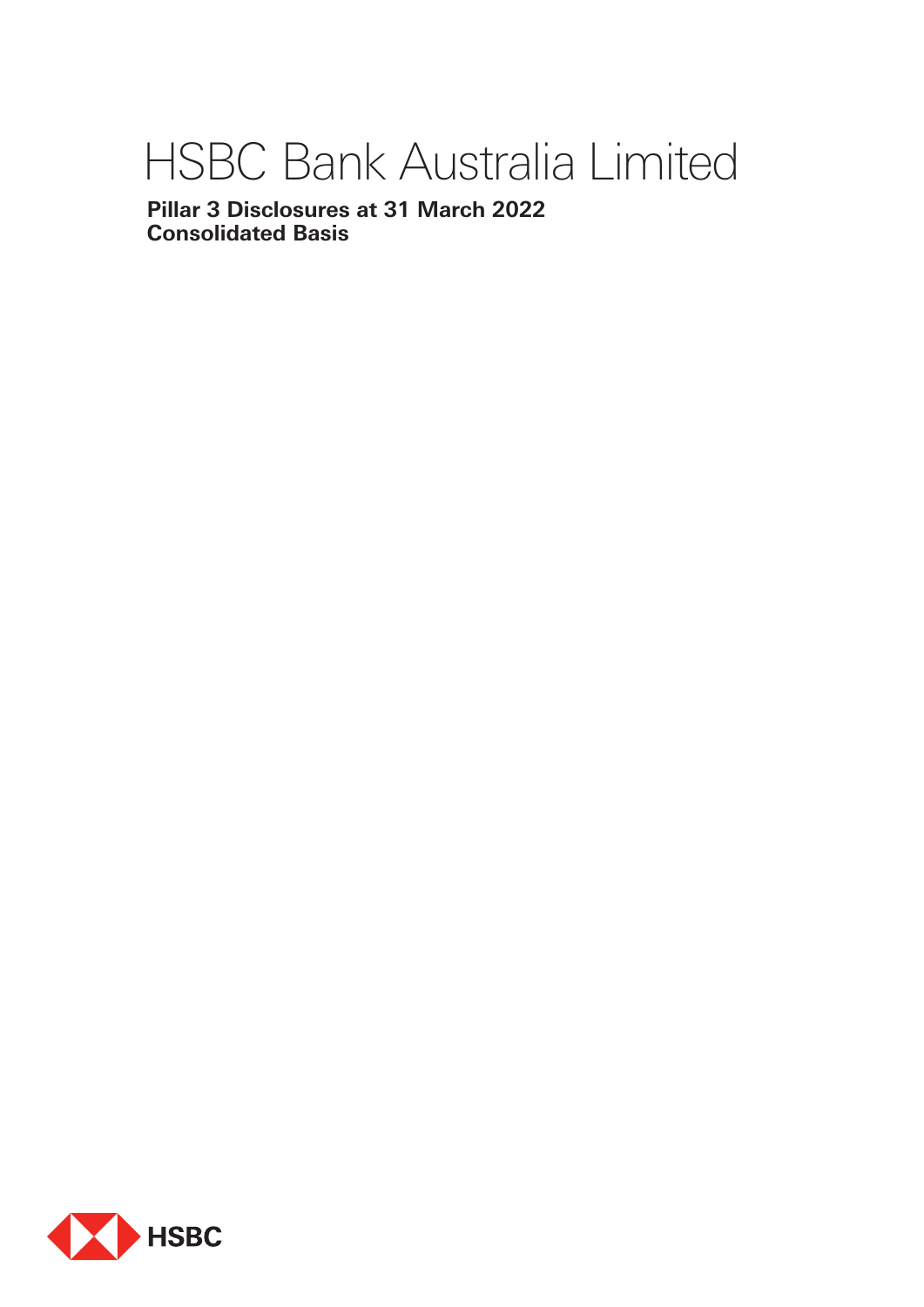# **Contents**

| Page                    |
|-------------------------|
| 2                       |
| $\overline{2}$          |
| $\mathbf{2}$            |
| 2                       |
| $\mathbf{2}$            |
| $\overline{\mathbf{2}}$ |
| $\mathbf 2$             |
| 3                       |
| 4                       |
| 4                       |
| 5                       |
| 6                       |
|                         |

## **Tables**

|      |                                                     | Page |
|------|-----------------------------------------------------|------|
| З    | Capital adequacy (consolidated)                     |      |
| 4(A) | Credit risk by gross credit exposure (consolidated) |      |
| 4(B) | Credit risk (consolidated)                          |      |
| 4(C) | General reserve for credit losses                   | 4    |
| 5    | Securitisation exposure                             | 5    |
| 20   | Liquidity coverage ratio disclosure                 | 6    |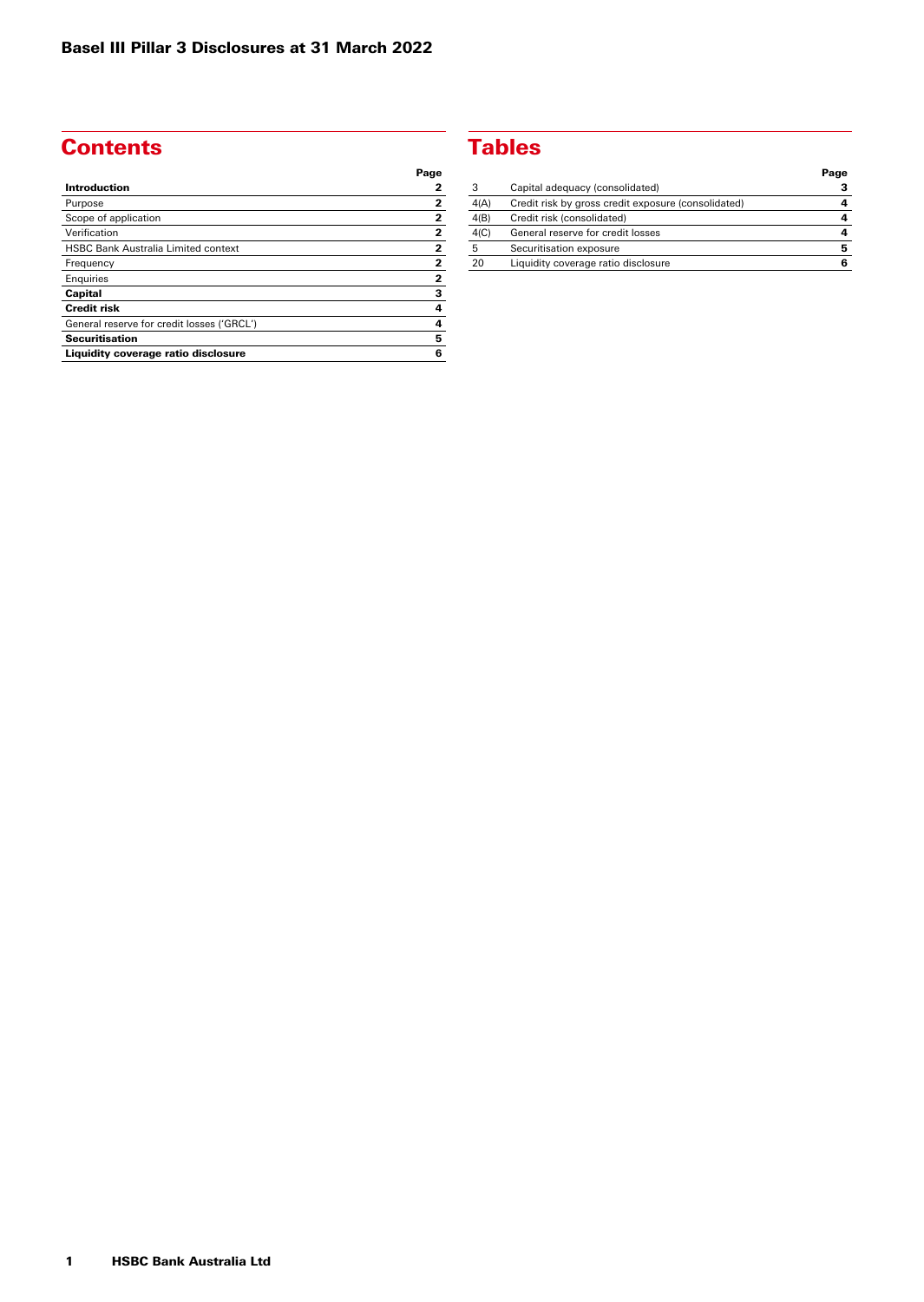# Introduction

### Purpose

This report has been prepared by HSBC Bank Australia Limited to meet its disclosure requirements under the Australian Prudential Regulation Authority's ('APRA') Prudential Standard APS 330: Public Disclosure. Figures contained within this report relate to quarter ended 31 March 2022 (unless otherwise stated).

### Scope of application

For regulatory ('APRA') reporting purposes, HSBC Bank Australia Limited ('HBAU') establishes two levels of reporting; Level 1, which is HSBC Bank Australia Limited only, and Level 2, which is the consolidation of HSBC Bank Australia Limited and all its financial subsidiaries.

The Pillar 3 disclosures are based on Level 2 – Consolidated basis.



### **Verification**

The Pillar 3 disclosures are not required to be audited by an external auditor. However, the disclosures have been appropriately verified internally and are consistent with information that is lodged or published elsewhere or that has been already supplied to APRA.

### HSBC Bank Australia Limited context

HSBC is one of the world's largest banking and financial services organisations and therefore deals with multiple regulators in multiple jurisdictions around the world. HSBC Holdings plc, regulated by the Prudential Regulation Authority ('PRA') in the UK, operates under the Advanced Internal Ratings Based Approach ('IRB-A') for the majority of its Credit Risk, the Standardised Approach for Operational Risk and a mix of the Internal Models Approach and the Standardised Approach for Market Risk (since 1 January 2008).

The Hongkong and Shanghai Banking Corporation Limited regulated by the Hong Kong Monetary Authority ('HKMA') in Hong Kong, has adopted the IRB-A approach for Credit Risk, the Standardised approach for Operational Risk and both the Internal Models and Standardised approach for Market Risk as of 1 January 2009.

HBAU has adopted the APRA Standardised approach for Credit, Market and Operational Risks as of 1 January 2008.

| <b>Regulator</b>                                                      | <b>Institution</b>                       | <b>Credit risk</b> | <b>Operational risk</b>                                        | <b>Market risk</b> |  |
|-----------------------------------------------------------------------|------------------------------------------|--------------------|----------------------------------------------------------------|--------------------|--|
| <b>APRA</b>                                                           | HBAU                                     | <b>STD</b>         | STD (ASA)                                                      | <b>STD</b>         |  |
| <b>HKMA</b>                                                           | <b>HBAP</b>                              | IRB-A              | <b>STD</b>                                                     | <b>IMA/STD</b>     |  |
| <b>PRA</b>                                                            | <b>HSBC</b><br>Holdings plc              | IRB-A              | <b>STD</b>                                                     | <b>IMA/STD</b>     |  |
| IRB-A<br>= Internal Ratings Based – Advanced Approach for Credit Risk |                                          |                    |                                                                |                    |  |
| <b>IMA</b>                                                            | Internal Models Approach for Market Risk |                    |                                                                |                    |  |
| <b>STD</b>                                                            | $=$<br>Risk                              |                    | Standardised Approach for either Credit, Market or Operational |                    |  |
| STD (ASA)                                                             | <b>Operational Risk</b>                  |                    | Standardised Approach (Alternative Standardised Approach) for  |                    |  |

#### **Frequency**

This report, comprising Capital Adequacy disclosures (Table 3), Credit Risk (Table 4), Securitisation Exposures (Table 5) and Liquidity Coverage Ratio Disclosure (Table 20) is released on a quarterly basis.

The Regulatory Capital Composition and Reconciliation (Table 1), Net Stable Funding Ratio (Table 21) and Remuneration disclosures (Table 18) are published annually as at 31 December balance sheet date and can be viewed on the HSBC website under the 'Financial disclosures' tab using the following link:

https://www.about.hsbc.com.au/hsbc-in-australia

The Bank's main features of capital instruments (Table 2) are updated on an ongoing basis and are available at the Regulatory Disclosures section of the Bank's website at the above address.

#### **Enquiries**

Nick Harrison

+61 2 9006 5472

nickharrison@hsbc.com.au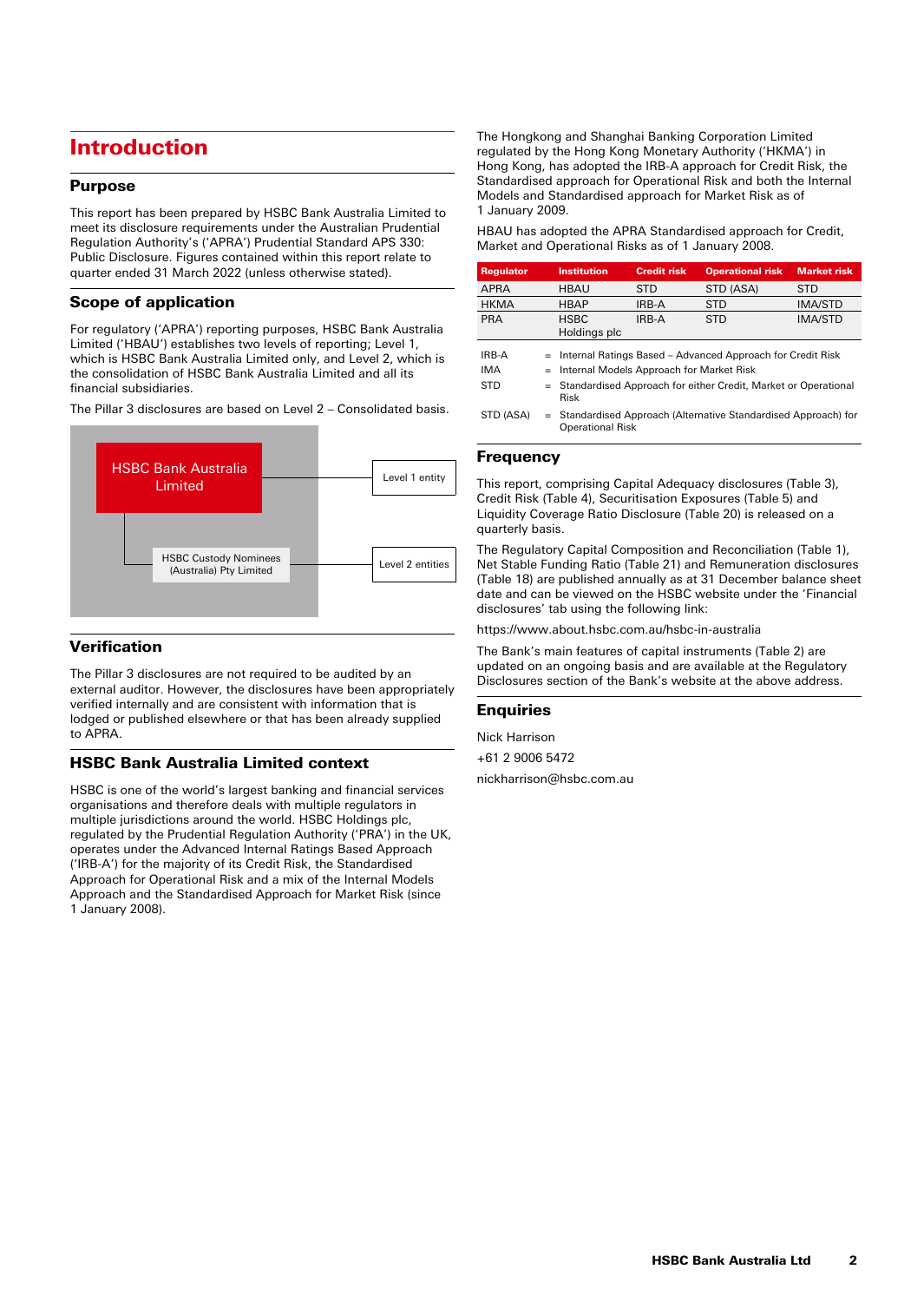# **Capital**

| Table 3: Capital adequacy (consolidated)                                             |           |               |
|--------------------------------------------------------------------------------------|-----------|---------------|
|                                                                                      | At 31 Mar | At 31 Dec     |
|                                                                                      | 2022      | 2021          |
|                                                                                      | \$m       | $\mathsf{Sm}$ |
| Capital requirements (in terms of risk-weighted assets) for credit risk by portfolio |           |               |
| Corporate                                                                            | 5,502.2   | 5,266.8       |
| Government                                                                           | -         |               |
| Bank                                                                                 | 456.7     | 485.1         |
| Residential mortgage                                                                 | 12,274.0  | 11,578.7      |
| Other retail                                                                         | 587.9     | 599.6         |
| All other                                                                            | 276.7     | 261.9         |
| Total Credit risk weighted assets (excluding securitisation)                         | 19,097.5  | 18,192.1      |
| Capital requirements (in terms of risk weighted assets) for securitisation           | 11.6      | 12.8          |
| Capital requirements (in terms of risk-weighted assets) for market risk              | 172.1     | 174.2         |
| Capital requirements (in terms of risk-weighted assets) for operational risk         | 2,971.0   | 2,971.0       |
| <b>Total risk-weighted assets</b>                                                    | 22,252.2  | 21,350.1      |
| Capital ratios (for the consolidated banking group)                                  |           |               |
| Common equity tier 1 capital ratio (%)                                               | 10.6      | 10.7          |
| Tier 1 capital ratio (%)                                                             | 12.4      | 12.6          |
| Total capital ratio (%)                                                              | 14.1      | 14.6          |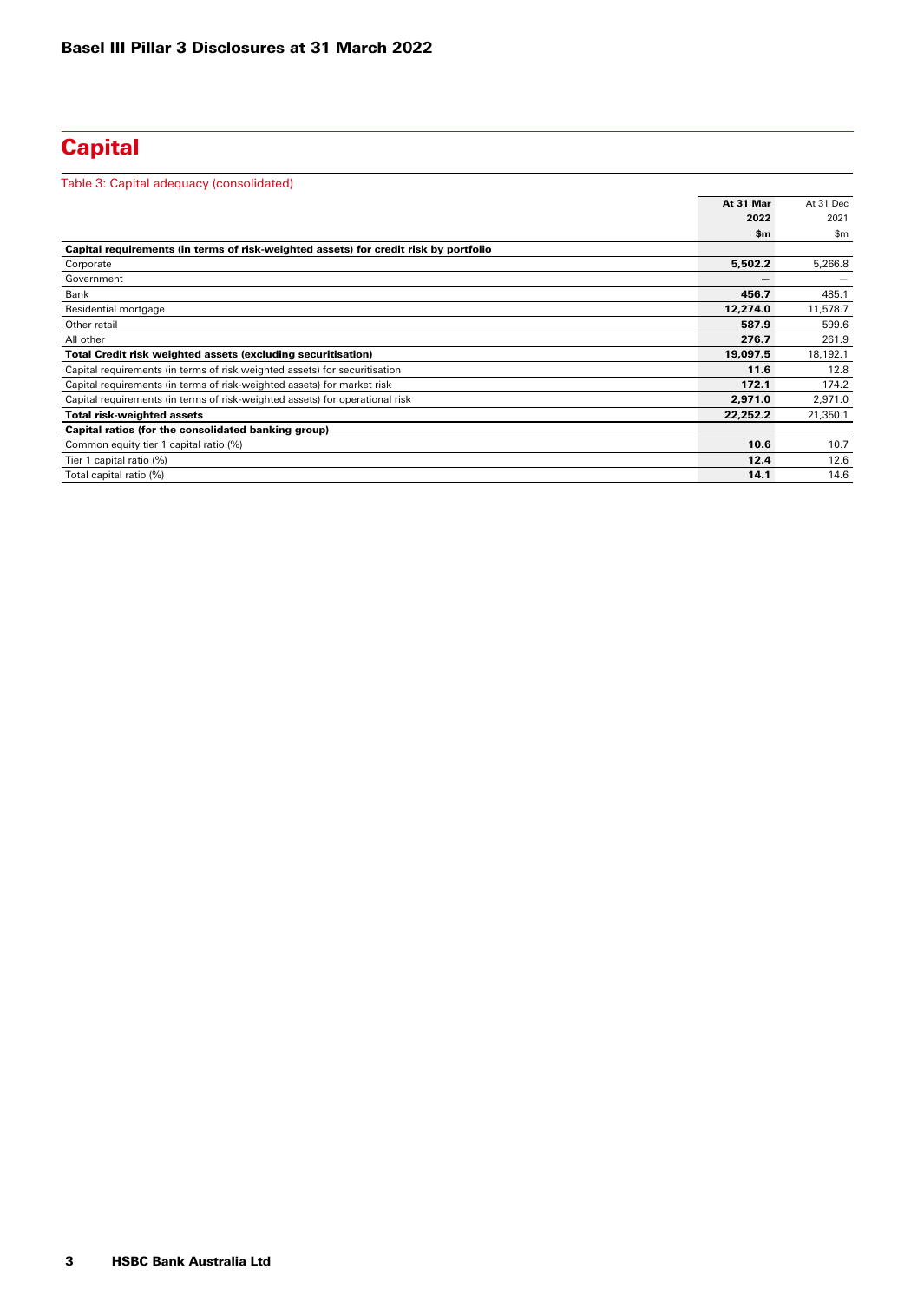# Credit risk

#### Table 4(A): Credit risk by gross credit exposure (consolidated)

|                                                                           | At 31 Mar 2022                                 |                                              | At 31 Dec 2021                          |                                              |
|---------------------------------------------------------------------------|------------------------------------------------|----------------------------------------------|-----------------------------------------|----------------------------------------------|
|                                                                           | <b>Total gross</b><br>credit risk<br>exposures | Average gross<br>exposure over<br>the period | Total gross<br>credit risk<br>exposures | Average gross<br>exposure over<br>the period |
|                                                                           | \$m                                            | \$m                                          | \$m                                     | \$m                                          |
| <b>Exposure type</b>                                                      |                                                |                                              |                                         |                                              |
| Cash and liquid assets                                                    | 308.3                                          | 307.9                                        | 307.5                                   | 236.0                                        |
| Debt securities                                                           | 11,880.8                                       | 11,167.1                                     | 10,453.3                                | 10,934.9                                     |
| Due from other financial institutions                                     | 4,074.6                                        | 4,721.2                                      | 5,367.8                                 | 4,676.1                                      |
| Loans and advances                                                        | 34,779.4                                       | 33,629.3                                     | 32,479.1                                | 31,718.5                                     |
| Derivatives                                                               | 346.5                                          | 346.5                                        | 346.5                                   | 359.5                                        |
| Contingent liabilities, commitments and other off-balance sheet exposures | 8.145.0                                        | 8,418.0                                      | 8.691.0                                 | 9,507.5                                      |
| Other assets                                                              | 440.0                                          | 418.1                                        | 396.4                                   | 393.7                                        |
| <b>Total exposures</b>                                                    | 59,974.6                                       | 59,008.1                                     | 58,041.6                                | 57,826.2                                     |
| <b>Portfolio type</b>                                                     |                                                |                                              |                                         |                                              |
| Corporate                                                                 | 6,780.7                                        | 6,676.1                                      | 6,571.4                                 | 6,360.5                                      |
| Government                                                                | 10,410.2                                       | 9,649.6                                      | 8,889.1                                 | 9,094.0                                      |
| Bank                                                                      | 8,042.5                                        | 8,921.9                                      | 9,801.3                                 | 10,183.8                                     |
| Residential mortgage                                                      | 33,832.3                                       | 32,852.9                                     | 31,873.5                                | 31,275.3                                     |
| Other retail                                                              | 621.5                                          | 626.9                                        | 632.4                                   | 619.5                                        |
| All other                                                                 | 287.4                                          | 280.7                                        | 273.9                                   | 293.1                                        |
| <b>Total exposures</b>                                                    | 59,974.6                                       | 59,008.1                                     | 58,041.6                                | 57,826.2                                     |

*Note: Total exposures are based on local APRA definitions.*

#### Table 4(B): Credit risk (consolidated)

|                                             |                          | At 31 Mar 2022               |                                           |                               | 3 months ended 31 Mar 2022             |                                       |
|---------------------------------------------|--------------------------|------------------------------|-------------------------------------------|-------------------------------|----------------------------------------|---------------------------------------|
|                                             | <b>Impaired</b><br>loans | <b>Restructured</b><br>loans | Past due loans<br>$>90$ days <sup>1</sup> | <b>Specific</b><br>provisions | Net charges for<br>specific provisions | <b>Net</b><br>write-offs <sup>2</sup> |
|                                             | \$m                      | \$m                          | \$m\$                                     | \$m                           | \$m                                    | \$m\$                                 |
| <b>Financial position</b>                   |                          |                              |                                           |                               |                                        |                                       |
| Portfolios subject to standardised approach |                          |                              |                                           |                               |                                        |                                       |
| - corporate                                 | 64.7                     | -                            | 2.8                                       | 64.4                          | (1.2)                                  |                                       |
| - government                                | -                        | -                            | $\overline{\phantom{0}}$                  | -                             | -                                      |                                       |
| - bank                                      | 19.0                     | -                            |                                           | 16.3                          | (0.2)                                  |                                       |
| - residential mortgage                      | 223.9                    | 33.1                         | 205.2                                     | 4.9                           | (1.2)                                  |                                       |
| - other retail                              | 1.3                      | 6.9                          | 13.1                                      | 22.6                          | (11.8)                                 | 2.3                                   |
| - all other                                 | -                        | –                            |                                           | -                             | -                                      |                                       |
| <b>Total</b>                                | 308.9                    | 40.0                         | 221.1                                     | 108.2                         | (14.4)                                 | 2.3                                   |
|                                             |                          |                              |                                           |                               |                                        |                                       |
|                                             |                          | At 31 Dec 2021               |                                           |                               | 3 months ended 31 Dec 2021             |                                       |
| Portfolios subject to standardised approach |                          |                              |                                           |                               |                                        |                                       |
| - corporate                                 | 62.4                     | $\overline{\phantom{0}}$     | 2.6                                       | 65.6                          | (4.0)                                  |                                       |
| - government                                |                          | -                            |                                           | $\overline{\phantom{0}}$      | $\overline{\phantom{0}}$               |                                       |
| - bank                                      | 19.6                     | —                            |                                           | 16.5                          | 0.3                                    |                                       |
| - residential mortgage                      | 203.2                    | 47.7                         | 237.7                                     | 6.1                           | (3.8)                                  |                                       |
| - other retail                              | $\overline{\phantom{m}}$ | 8.3                          | 13.6                                      | 32.1                          | 1.1                                    | 3.3                                   |
| - all other                                 |                          |                              |                                           |                               | $\overline{\phantom{0}}$               |                                       |
| Total                                       | 285.2                    | 56.0                         | 253.9                                     | 120.3                         | (6.4)                                  | 3.3                                   |

*1 Includes individually and portfolio managed facilities.*

*2 Net write-offs equal write-offs from individual provisions, write-offs direct from collective provisions less recoveries of amounts previously written off, for the three months.*

#### General reserve for credit losses ('GRCL')

APRA revised APS220 Credit Risk Management (APS220) with effect from 1 January 2022 and removed the requirement for a GRCL. Therefore, the GRCL is not applicable for HBAU at. 31 March 2022. As permitted by APS111 Capital Adequacy: Measurement of Capital, the provisions held against non-defaulted exposures that represent a purely forward-looking amount for future losses that are, presently unidentified, are included as part of Tier 2 capital at 31 March 2022.

Prior to 1 January 2022, the GRCL represented a reserve created against the possibility of future credit losses (currently unidentified) prudently estimated but not certain to arise over the full life of all the individual facilities making up the business of HBAU.

For regulatory capital purposes, the difference between the GRCL and any accounting provisions deemed not to be regulatory specific provisions (the GRCL Shortfall) (net of tax) was deducted from Common Equity Tier 1 capital. The GRCL was included in Tier 2 Capital.

#### Table 4(C): General reserve for credit losses

|                                   | At 31 Mar | At 31 Dec |
|-----------------------------------|-----------|-----------|
|                                   | 2022      | 2021      |
|                                   | \$m       | \$m       |
| General reserve for credit losses | N/A       | 77.8      |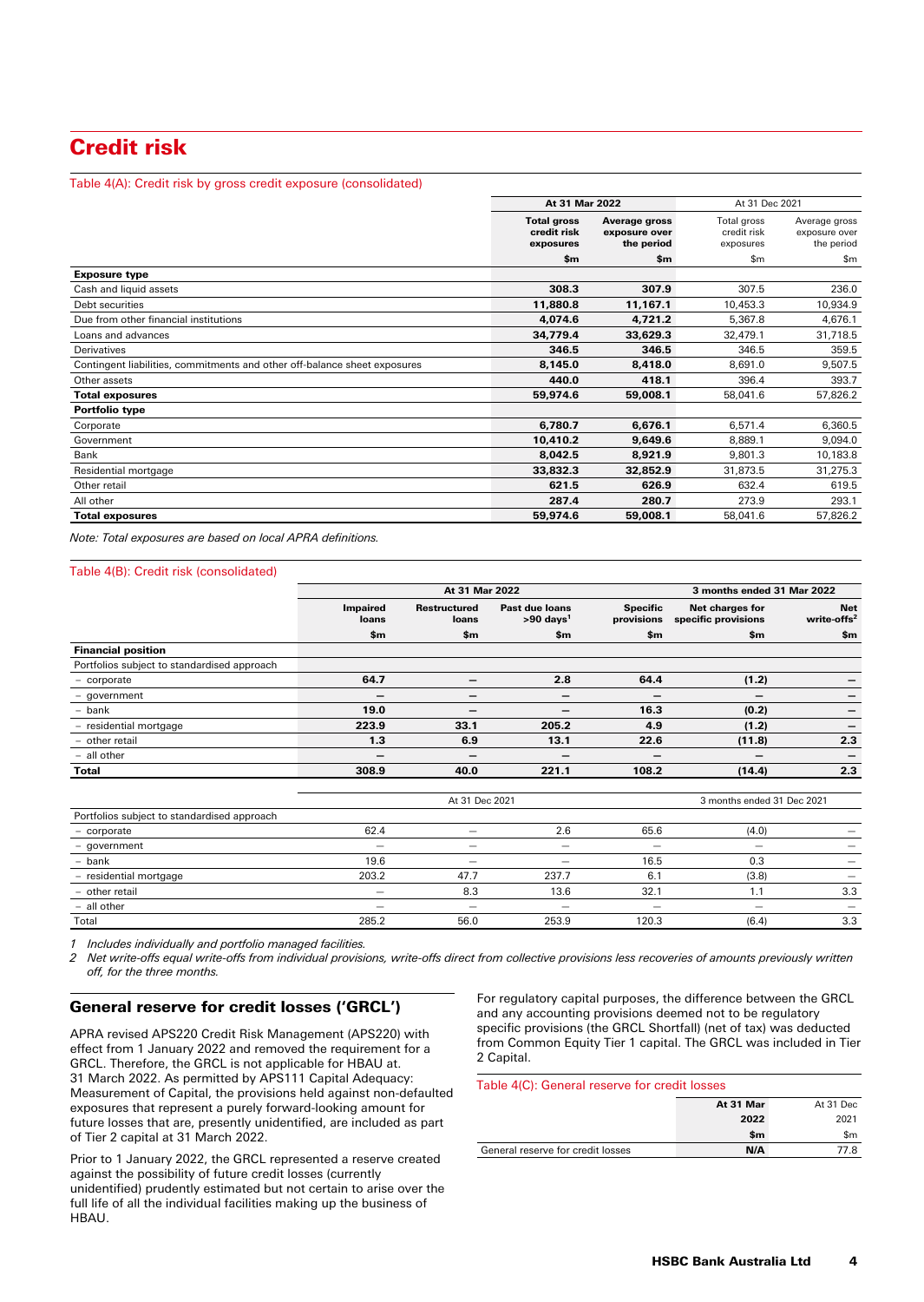# **Securitisation**

| Table 5: Securitisation exposure              |                                                                 |                                     |                                                                            |                                     |
|-----------------------------------------------|-----------------------------------------------------------------|-------------------------------------|----------------------------------------------------------------------------|-------------------------------------|
|                                               |                                                                 | 31 Mar 2022                         |                                                                            | 31 Dec 2021                         |
|                                               | <b>Securitisation</b><br>activity                               | Gain or loss on<br>sale             | Securitisation<br>activity                                                 | Gain or loss on<br>sale             |
|                                               | \$m                                                             | \$m                                 | \$m\$                                                                      | \$m                                 |
| <b>Exposure type</b>                          |                                                                 |                                     |                                                                            |                                     |
| Residential Mortgage - third party originated | $\overline{\phantom{m}}$                                        | $\overline{\phantom{0}}$            |                                                                            |                                     |
| Credit cards - third party originated         |                                                                 |                                     |                                                                            |                                     |
| <b>Total</b>                                  | -                                                               | $\overline{\phantom{0}}$            |                                                                            |                                     |
|                                               |                                                                 | At 31 Mar 2022                      |                                                                            |                                     |
|                                               | <b>On-balance sheet</b><br>securitisation<br>exposures retained | Off-balance sheet<br>securitisation | At 31 Dec 2021<br>On-balance sheet<br>securitisation<br>exposures retained | Off-balance sheet<br>securitisation |
|                                               | or purchased                                                    | exposures                           | or purchased                                                               | exposures                           |
|                                               | \$m                                                             | \$m                                 | \$m\$                                                                      | \$m                                 |
| <b>Securitisation exposure</b>                |                                                                 |                                     |                                                                            |                                     |
| Securities held in the banking book           |                                                                 |                                     |                                                                            |                                     |
| Liquidity facilities                          | -                                                               | 8.9                                 |                                                                            | 9.5                                 |
| <b>Funding facilities</b>                     | 24                                                              | $\overline{\phantom{0}}$            | 26.4                                                                       |                                     |
| Swaps                                         |                                                                 | 36.6                                |                                                                            | 40.3                                |
| Other                                         | 0.2                                                             |                                     | 0.2                                                                        | —                                   |
| <b>Total</b>                                  | 24.2                                                            | 45.4                                | 26.6                                                                       | 49.8                                |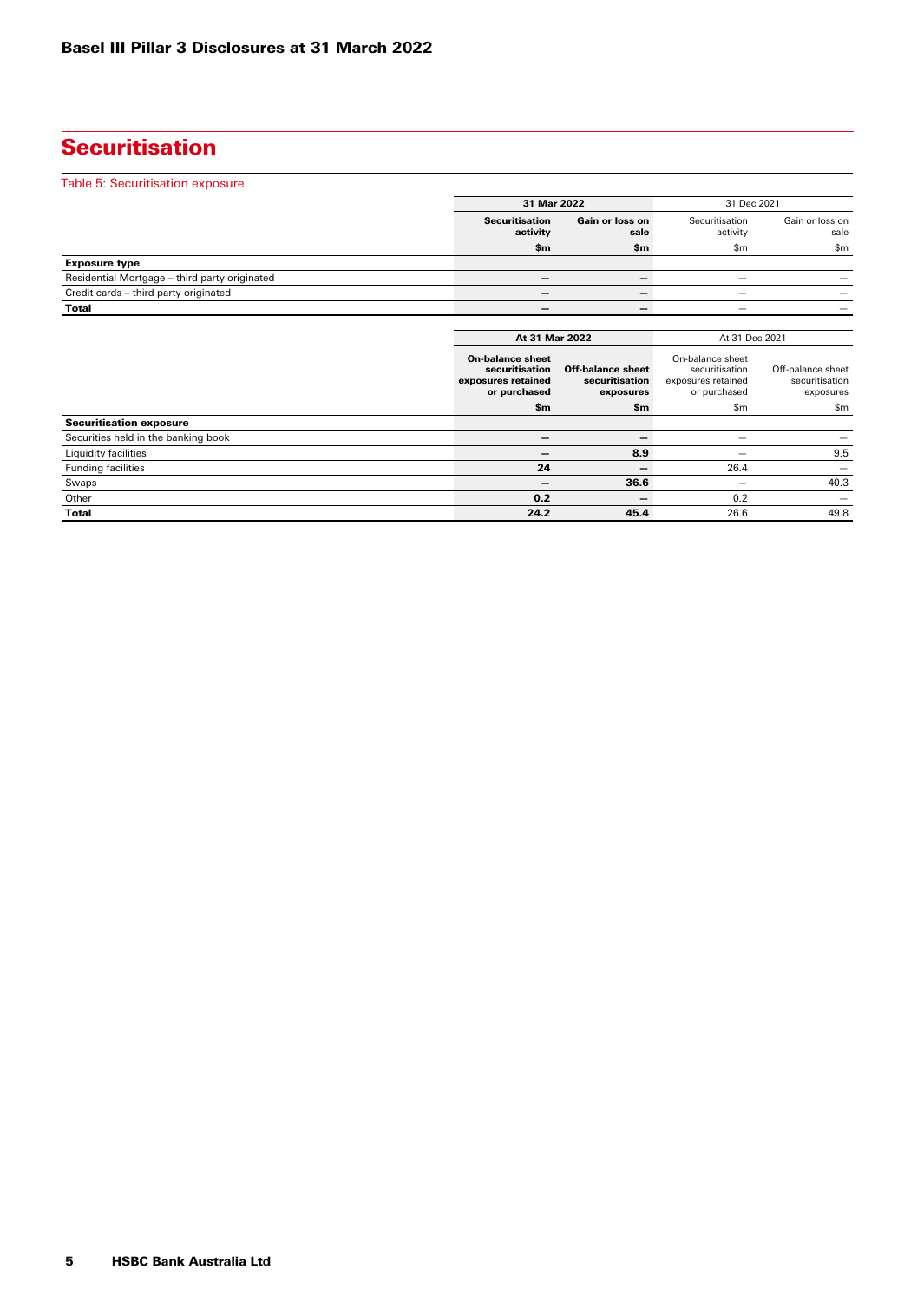# Liquidity coverage ratio disclosure

The Liquidity Coverage Ratio ('LCR') aims to ensure that a bank has sufficient High Quality Liquid Assets ('HQLA') to meet its liquidity needs in a 30 calendar day severe liquidity stress scenario. HBAU follows guidelines set by APRA and is compliant with the minimum coverage ratio requirement of 100%. HBAU reported a weighted average LCR of 141.7% in the quarter ended 31 March 2022.

HBAU maintains a well-diversified and high quality liquid asset portfolio to support regulatory and internal requirements. Average liquid assets for the quarter were \$15.0bn, of which HQLA was \$14.9bn. HBAU's mix of liquid assets consists of HQLA, being cash, deposits with Central Bank, Australian Semi Government and Commonwealth Government Securities.

Funding sources to support business growth are primarily from customer deposits.

LCR Net Cash Outflows ('NCOs') represent the net cash flows that could potentially occur from on and off balance sheet activities within a 30-day severe liquidity stress scenario. The cash flows are calculated by applying APRA prescribed run-off factors to maturing debt, deposits and off balance sheet exposures offset by inflows from assets based on prescribed run-off factors.

Higher run-off factors are applied to sophisticated investors and depositors including long term and short term debt holders, financial institution and corporate depositors. Lower run-off factors are applied to deposits less likely to be withdrawn in a period of severe stress. These include deposits from people and from small and medium enterprises. Deposits from corporate and financial institutions, which are considered to be operational in nature, also attract a lower run-off.

Cash outflows arising from business activities that create contingent funding and collateral requirements, such as repo funding and derivatives and the extension of credit and liquidity facilities to customers, are also captured within the LCR calculation along with an allowance for debt buyback requests.

HBAU manages its LCR position on a daily basis, ensuring a buffer is maintained over the minimum regulatory requirement and the Board's risk appetite.

During the period of December 2021 to March 2022, the average LCR ratio has decreased by 14.0% from 155.7% to 141.7%. This was mainly attributable to decreased liquid assets of \$0.9bn driven by decreased alternative liquid assets of \$2.8bn due to the phase out of Committed Liquidity Facility (CLF) partly offset by increased high-quality liquid assets of \$1.9bn; and increased net cash outflows of \$0.4bn driven by increased unsecured wholesale funding of \$0.3bn and increased outflows related to derivatives exposures and other collateral requirements of \$0.1bn.

#### Table 20: Liquidity coverage ratio disclosure

|                |                                                                                             | At 31 Mar 2022                             |                                          | At 31 Dec 2021                      |                                          |
|----------------|---------------------------------------------------------------------------------------------|--------------------------------------------|------------------------------------------|-------------------------------------|------------------------------------------|
|                |                                                                                             | <b>Total unweighted</b><br>value (average) | <b>Total weighted</b><br>value (average) | Total unweighted<br>value (average) | <b>Total weighted</b><br>value (average) |
|                |                                                                                             | \$m                                        | \$m                                      | \$m\$                               | \$m                                      |
|                | <b>Liquid assets</b>                                                                        |                                            | 15,018.7                                 |                                     | 15,927.1                                 |
| $\mathbf{1}$   | - of which:                                                                                 |                                            |                                          |                                     |                                          |
|                | high-quality liquid assets ('HQLA')                                                         |                                            | 14,942.3                                 |                                     | 13,073.6                                 |
| $\overline{2}$ | alternative liquid assets ('ALA')                                                           |                                            | 76.4                                     |                                     | 2.853.5                                  |
| 3              | Reserve Bank of New Zealand ('RBNZ') securities                                             |                                            | $\overline{\phantom{0}}$                 |                                     |                                          |
|                | <b>Cash outflows</b>                                                                        |                                            |                                          |                                     |                                          |
| 4              | Retail deposits and deposits from small business customers                                  | 21,808.1                                   | 1,688.4                                  | 21,137.5                            | 1,649.4                                  |
| 5              | - of which:                                                                                 |                                            |                                          |                                     |                                          |
|                | stable deposits                                                                             | 10,771.1                                   | 538.6                                    | 10.469.3                            | 523.5                                    |
| 6              | less stable deposits                                                                        | 11,037.0                                   | 1,149.8                                  | 10,668.2                            | 1,125.9                                  |
| $\overline{7}$ | Unsecured wholesale funding                                                                 | 18,344.6                                   | 7,911.0                                  | 17,488.6                            | 7,636.0                                  |
| 8              | - of which:                                                                                 |                                            |                                          |                                     |                                          |
|                | operational deposits (all counterparties) and deposits in networks for<br>cooperative banks | 8.772.0                                    | 2.095.9                                  | 8.375.9                             | 1.999.5                                  |
| 9              | non-operational deposits (all counterparties)                                               | 9,572.6                                    | 5,815.1                                  | 9,112.7                             | 5,636.5                                  |
| 10             | unsecured debt                                                                              |                                            | $\overline{\phantom{0}}$                 |                                     |                                          |
| 11             | Secured wholesale funding                                                                   |                                            |                                          |                                     |                                          |
| 12             | Additional requirements                                                                     | 7.297.6                                    | 871.6                                    | 7.249.1                             | 729.7                                    |
| 13             | - of which:                                                                                 |                                            |                                          |                                     |                                          |
|                | outflows related to derivatives exposures and other collateral requirements                 | 182.1                                      | 182.1                                    | 27.7                                | 27.7                                     |
| 14             | outflows related to loss of funding on debt products                                        | 0.2                                        | 0.2                                      | 0.3                                 | 0.3                                      |
| 15             | credit and liquidity facilities                                                             | 7.115.3                                    | 689.3                                    | 7,221.1                             | 701.7                                    |
| 16             | Other contractual funding obligations                                                       | 354.1                                      | 348.5                                    | 342.2                               | 338.4                                    |
| 17             | Other contingent funding obligations                                                        | 5,228.9                                    | 274.7                                    | 5,287.3                             | 276.2                                    |
| 18             | <b>Total cash outflows</b>                                                                  |                                            | 11,094.2                                 |                                     | 10,629.7                                 |
|                | <b>Cash inflows</b>                                                                         |                                            |                                          |                                     |                                          |
| 19             | Secured lending (e.g. reverse repos)                                                        | 1,254.7                                    | -                                        | 1,108.3                             |                                          |
| 20             | Inflows from fully performing exposures                                                     | 785.9                                      | 463.4                                    | 633.2                               | 379.8                                    |
| 21             | Other cash inflows                                                                          | 33.2                                       | 33.2                                     | 22.5                                | 22.5                                     |
| 22             | <b>Total cash inflows</b>                                                                   | 2,073.8                                    | 496.6                                    | 1,764.0                             | 402.3                                    |
| 23             | <b>Total liquid assets</b>                                                                  |                                            | 15,018.7                                 |                                     | 15,927.1                                 |
| 24             | <b>Total net cash outflows</b>                                                              |                                            | 10,597.6                                 |                                     | 10,227.4                                 |
| 25             | Liquidity coverage ratio (%)                                                                |                                            | 141.7                                    |                                     | 155.7                                    |
|                | Data points                                                                                 |                                            | 62                                       |                                     | 63                                       |

*The LCR Disclosure Template reflects the Basel standards and is calculated based on simple averages of daily observations over the previous quarter excluding weekends and public holidays.*